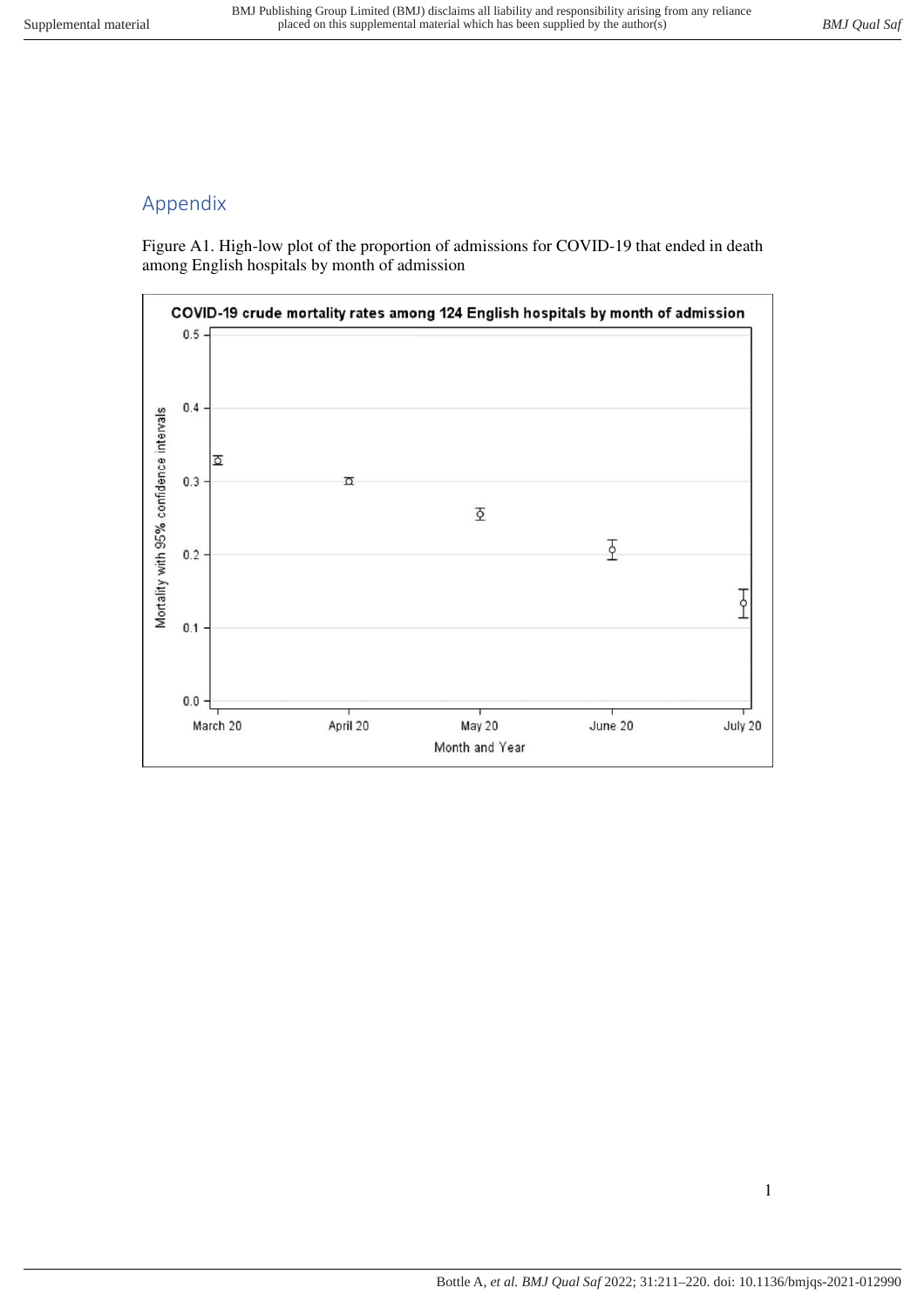

Figure A2. Funnel plot for the crude COVID-19 mortality rates for the early period (March to April 2020)

Figure A3. Funnel plot for the crude COVID-19 mortality rates for the late period (May to July 2020)

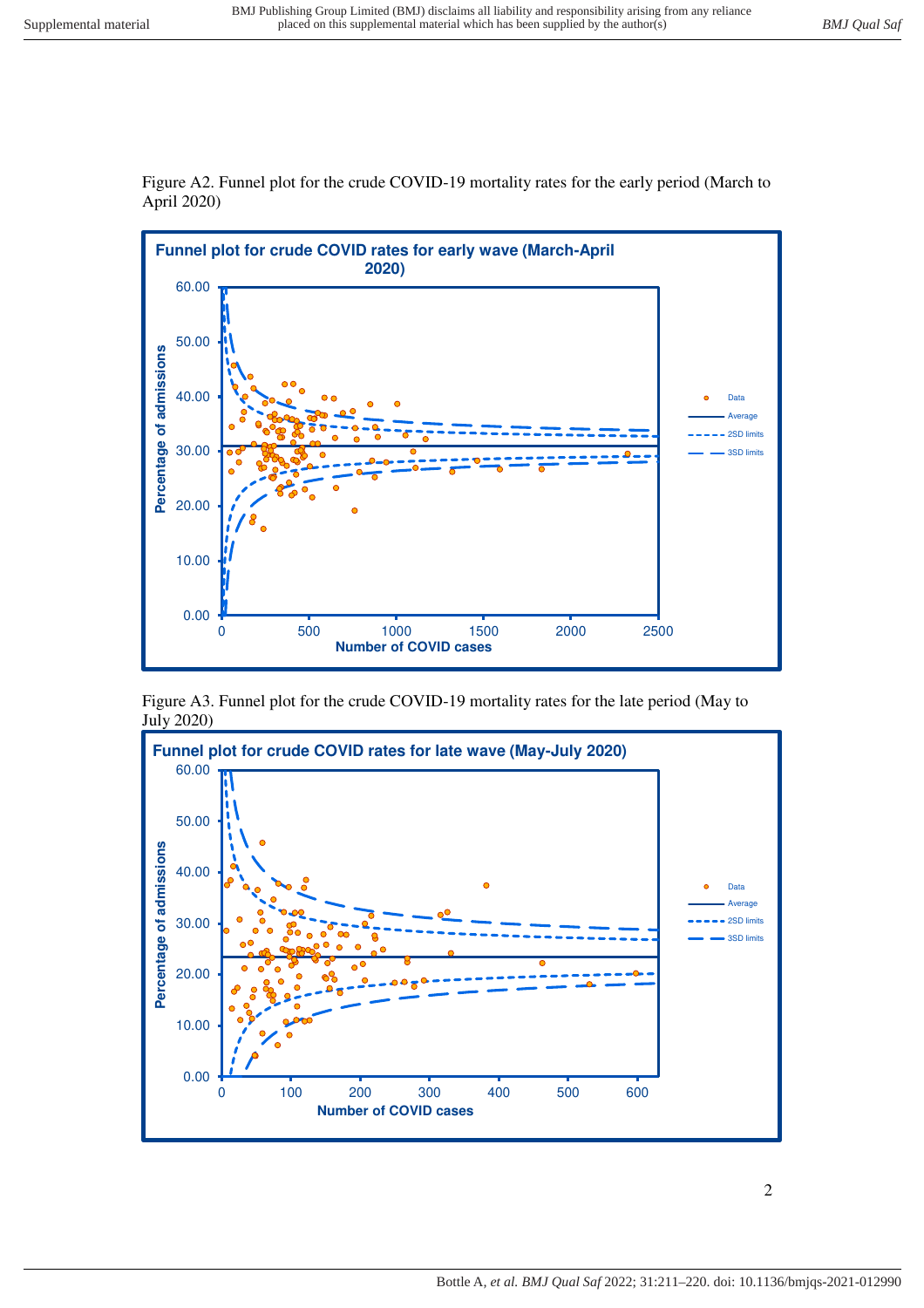

Figure A4. Funnel plot for the adjusted COVID-19 standardised mortality ratio for the early period (March to April 2020)

Figure A5. Funnel plot for the adjusted COVID-19 standardised mortality ratio for the late period (May to July 2020)

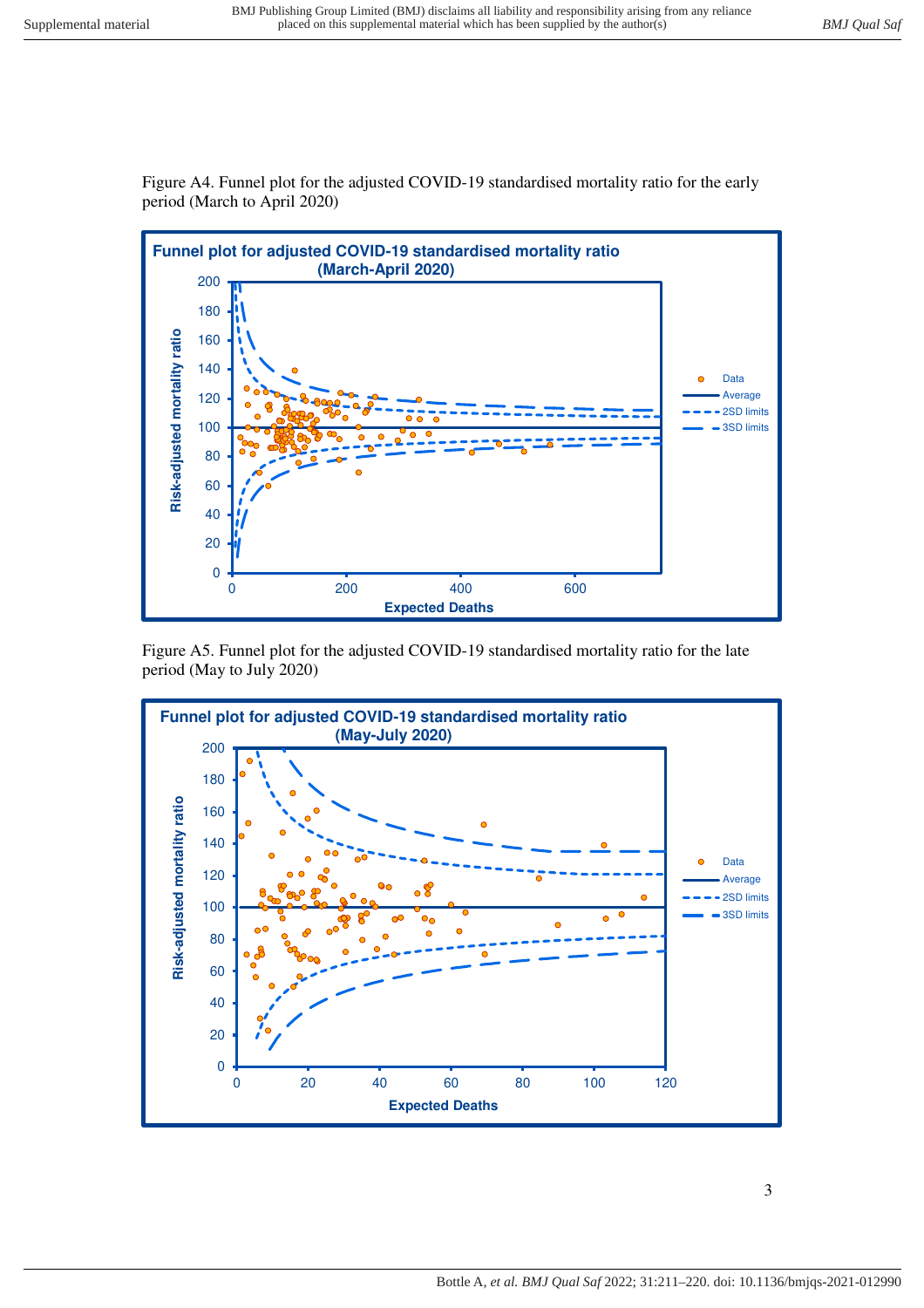## **Choosing how to model the hospital-level variables**

Continuous variables were plotted against the outcome to check for linearity and applied linear splines with 1 knot for each as justified below. In the final model, where the odds ratios were not different from 1 to two decimal places and where  $p>0.05$ , the spline was replaced for the affected variables by a simple linear term.

Figure A6. Locally weighted smoothing (LOESS) plot of age against the log(odds) of death for 124 English hospitals from March to July 2020



1 knot applied at 45 years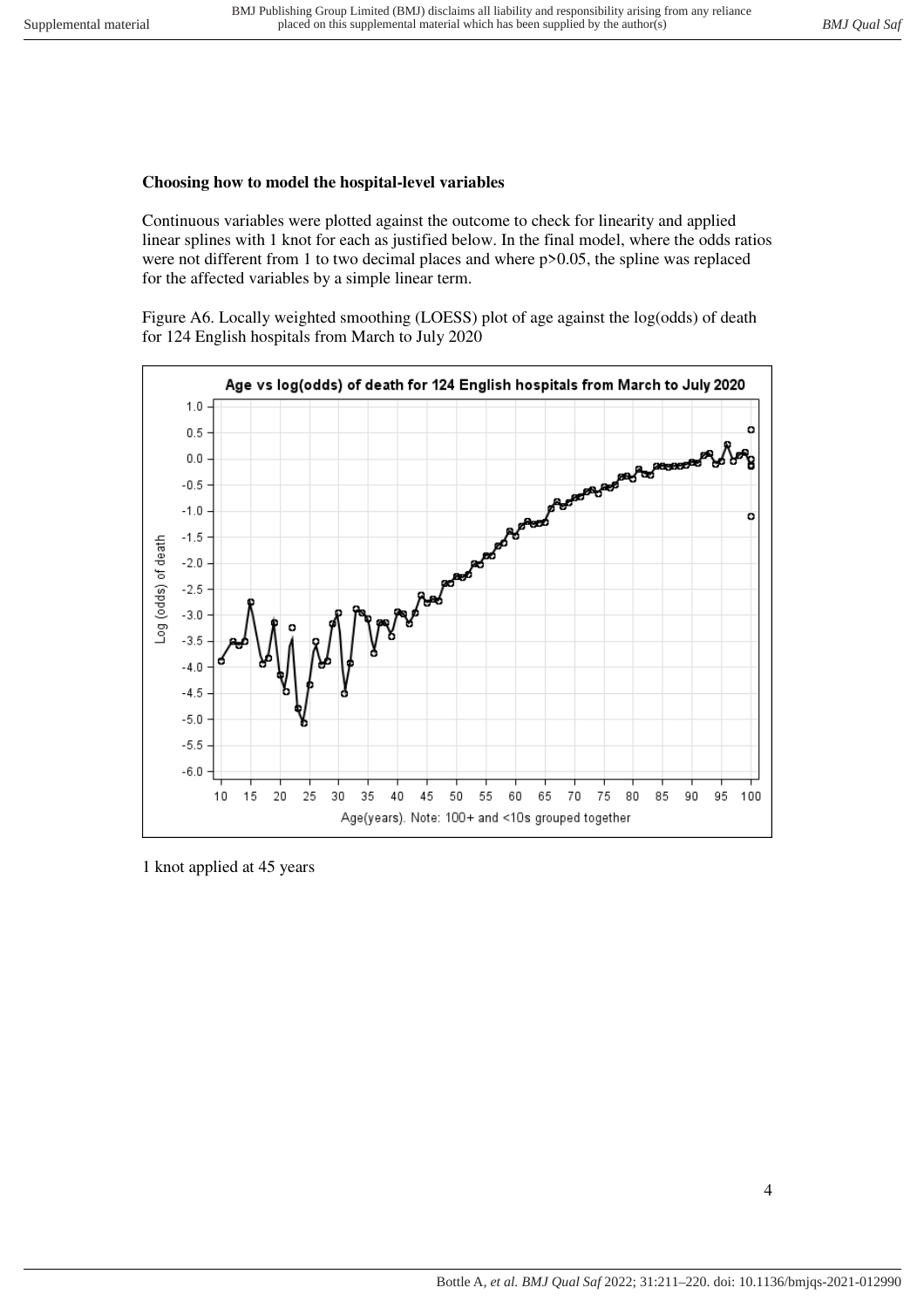Figure A7. Locally weighted smoothing (LOESS) plot of daily mean COVID-19 hospital admissions against the daily mean log(odds) of death for 124 English hospitals from March to July 2020



1 knot applied at 4 admissions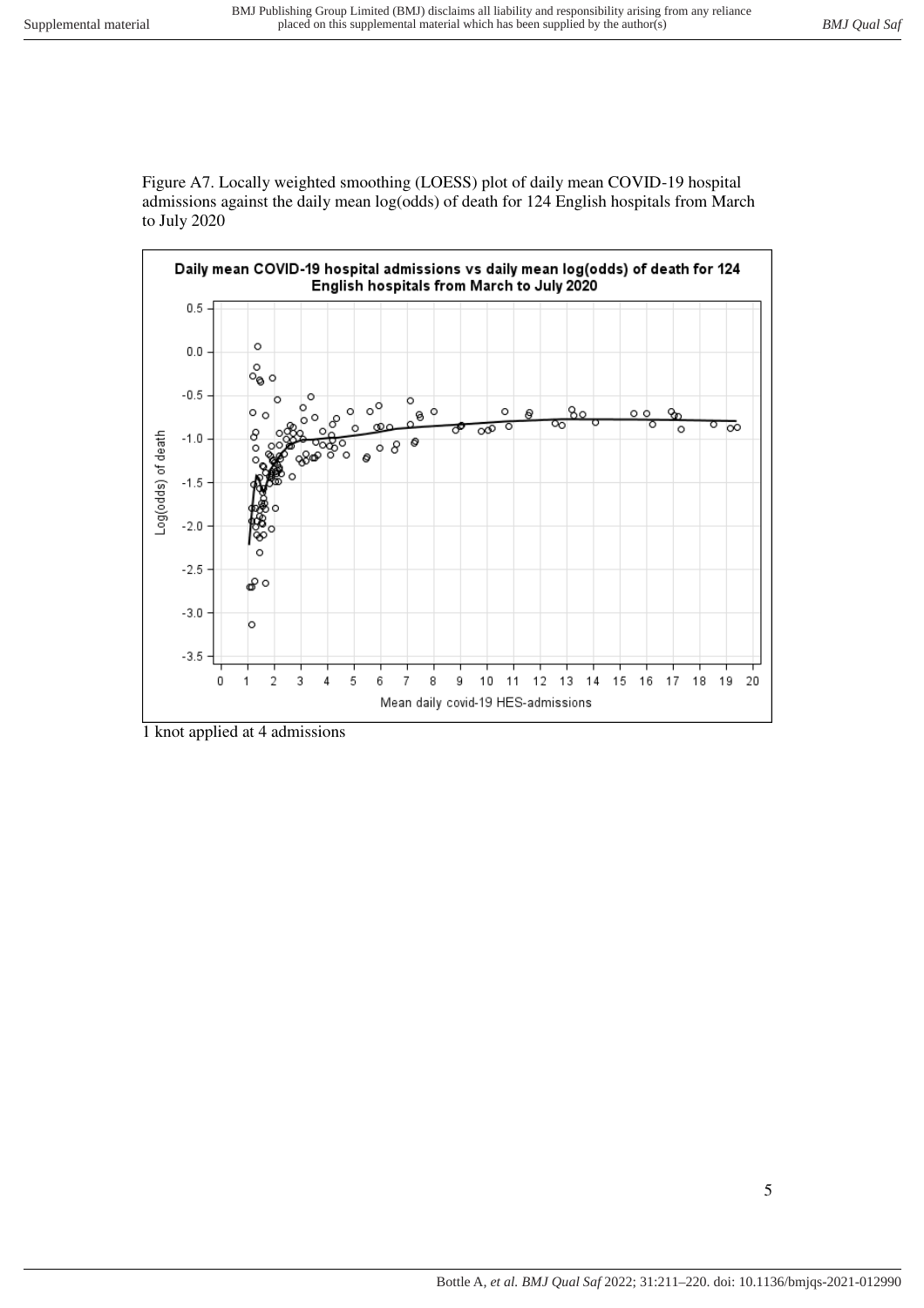



1 knot applied at 420 – tried 420 and 520 but 420 alone had lower AIC. The 420 AIC was lower than the knot at 520 alone.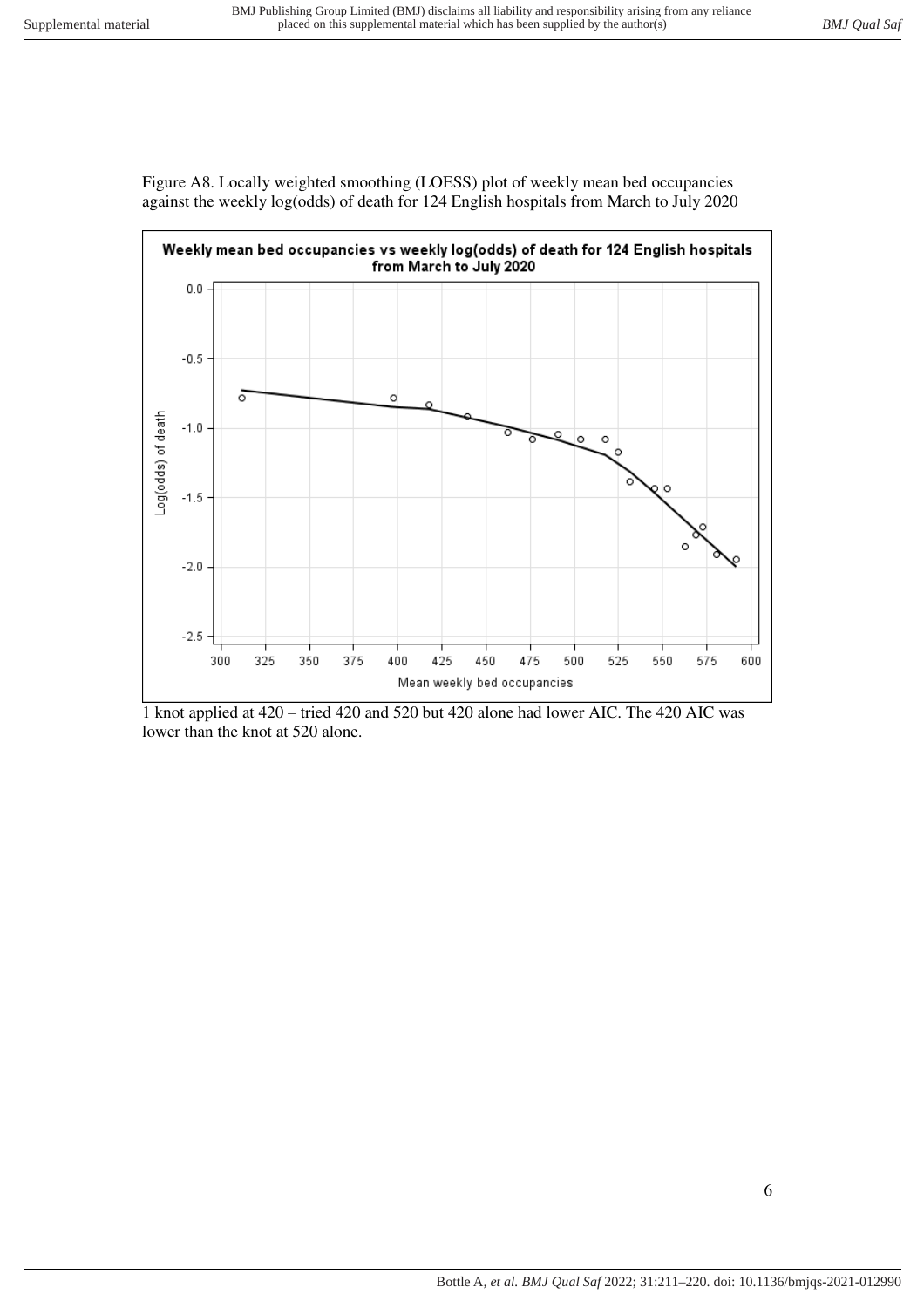Figure A9. Locally weighted smoothing (LOESS) plot of weekly mean COVID-19 bed occupancies against the weekly log(odds) of death for 124 English hospitals from March to July 2020



1 knot applied at 40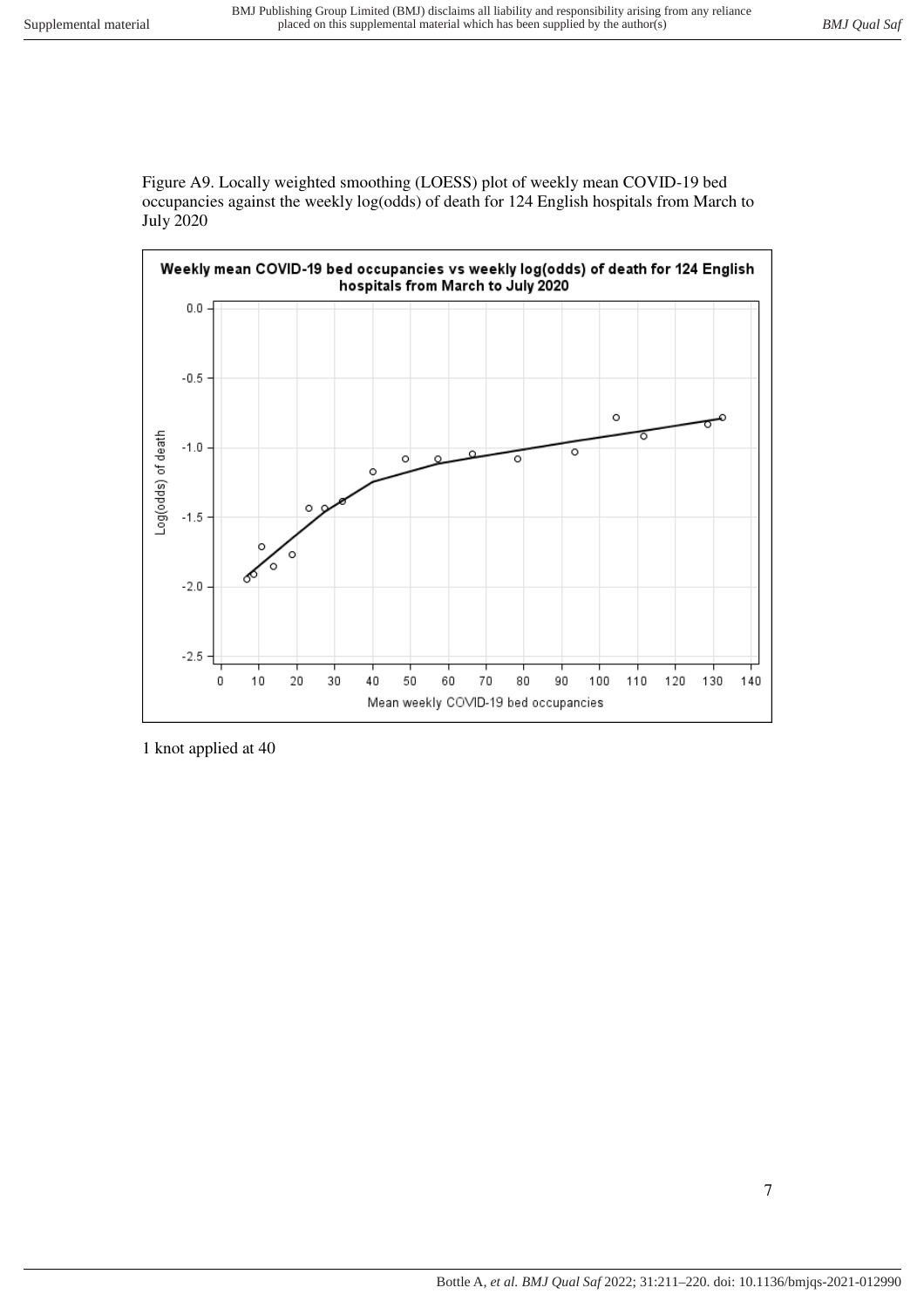Figure A10. Locally weighted smoothing (LOESS) plot of weekly mean COVID-19 occupied mechanically ventilated beds against the weekly log(odds) of death for 124 English hospitals from March to July 2020



1 knot applied at 4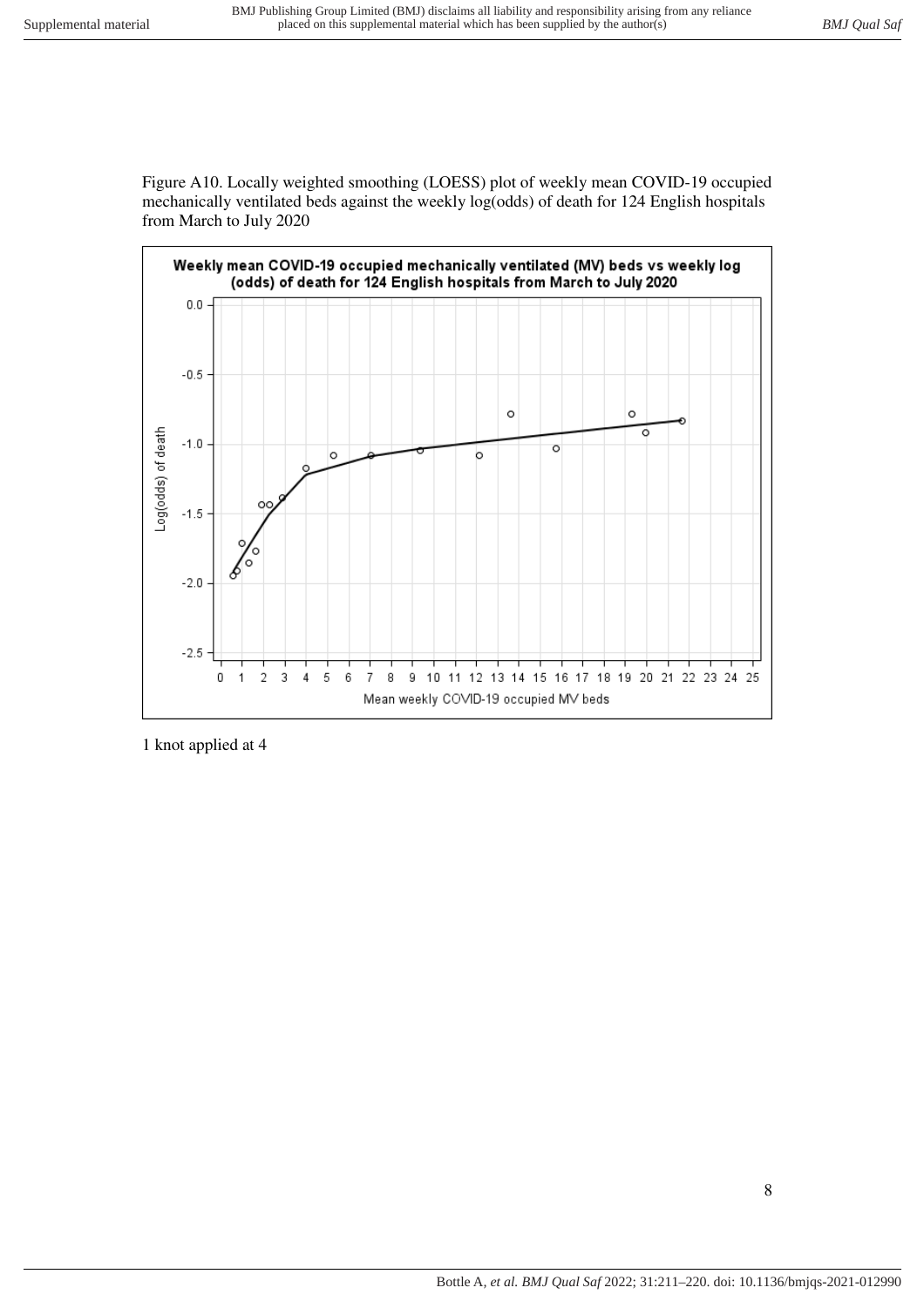Figure A11. Locally weighted smoothing (LOESS) plot of weekly mean COVID-19 staff absences against the weekly log(odds) of death for 124 English hospitals from March to July 2020



1 knot applied at 300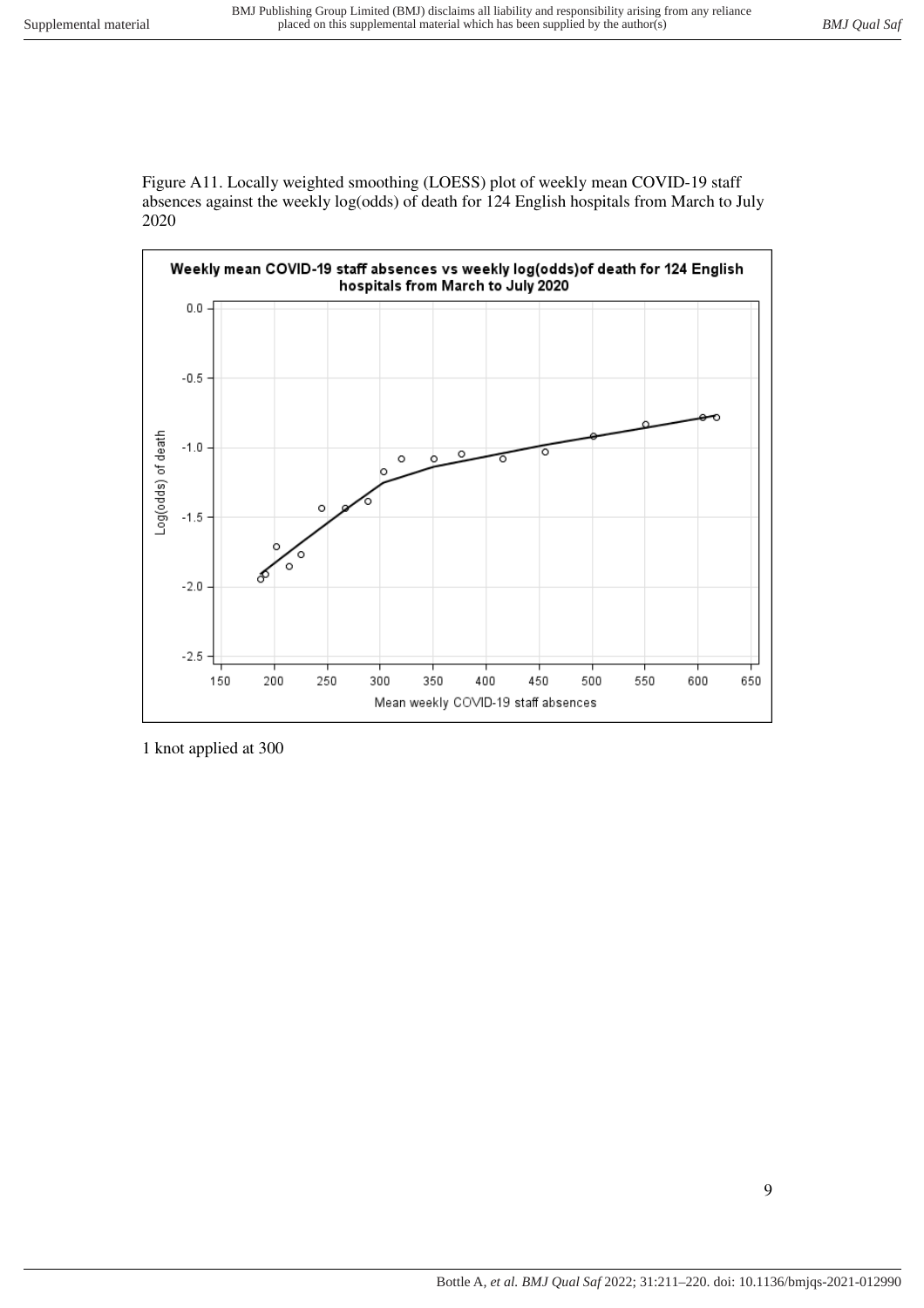

Figure A12. Calibration plot for the early period multi-level model (March, April 2020)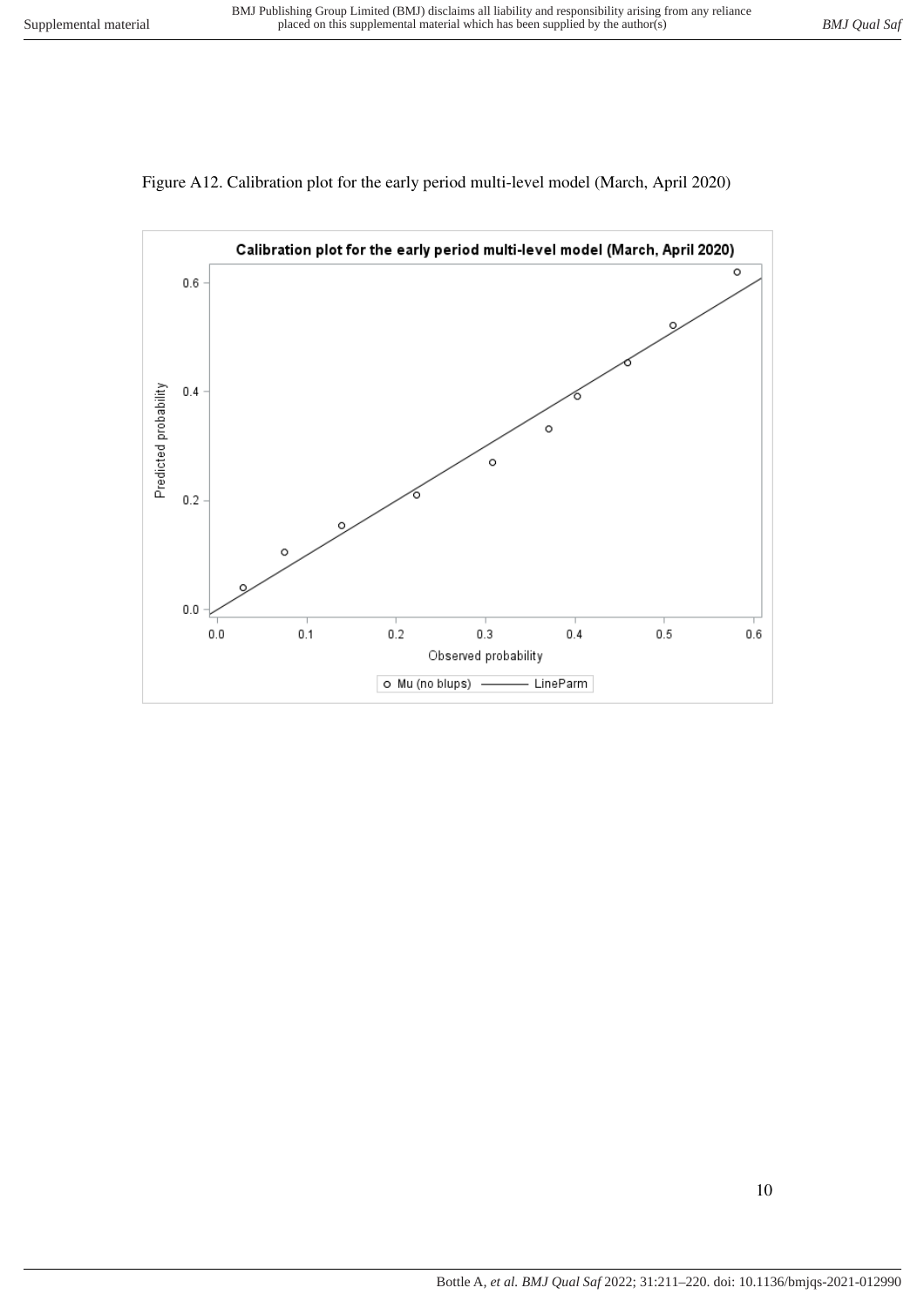

Figure A13. Calibration plot for the late period multi-level model (May, June and July 2020)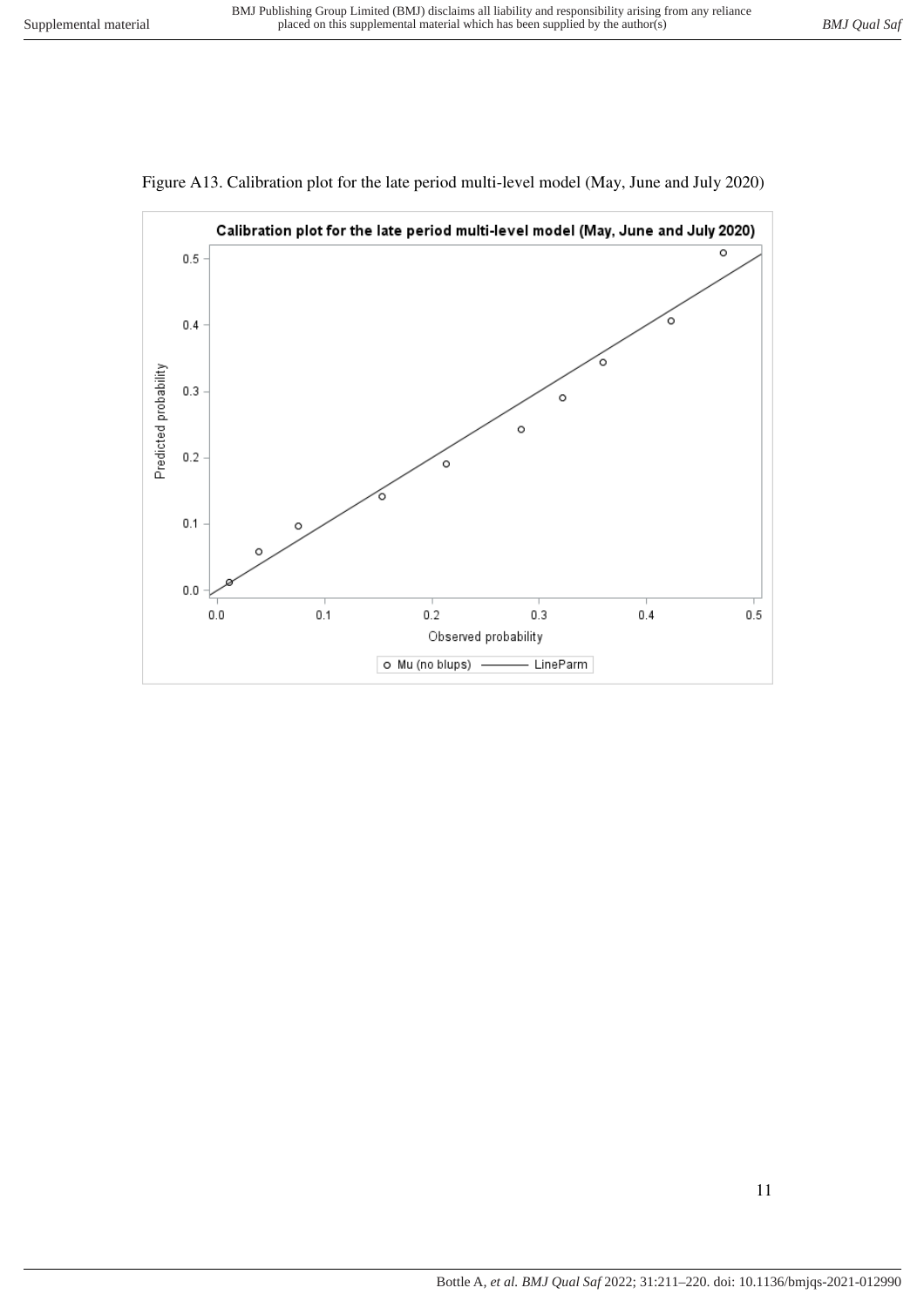April admissions only (N=40,069)

| Age: OR per year | $\leq$ 45 years               | $1.08$ (1.07 to 1.10)          | < 0.0001 |
|------------------|-------------------------------|--------------------------------|----------|
|                  | $45+$ years                   | $1.05$ (1.03 to 1.07)          | < 0.0001 |
| Gender           | Male                          | 1.39 (1.32 to 1.46)            | < 0.0001 |
|                  | Female                        | 1                              |          |
| Ethnic group     | <b>Black or Black British</b> | 1.12 (0.99 to 1.26)            | 0.0623   |
|                  | Asian or Asian British        | 1.23 (1.12 to 1.36)            | < 0.0001 |
|                  | White                         | 1                              |          |
|                  | Other inc Mixed               | $1.05(0.93 \text{ to } 1.19)$  | 0.4336   |
|                  | Unknown                       | 1.14 $(1.05 \text{ to } 1.23)$ | 0.0016   |
| Deprivation      | 1 (least deprived)            | 1                              |          |
| quintile         | $\overline{c}$                | $1.06(0.98 \text{ to } 1.15)$  | 0.1683   |
|                  | 3                             | $1.08(1.00 \text{ to } 1.17)$  | 0.0583   |
|                  | $\overline{4}$                | 1.14 (1.05 to 1.23)            | 0.0019   |
|                  | 5                             | $1.10(1.01 \text{ to } 1.19)$  | 0.0236   |
|                  | 6 (unknown)                   | $0.68$ (0.44 to 1.05)          | 0.0805   |
| Method of        | Emergency                     |                                |          |
| admission        | Non-emergency                 | $0.66(0.51 \text{ to } 0.86)$  | 0.0024   |
| Admission source | Home                          |                                |          |
|                  | Transfer from acute hospital  | $1.73$ (1.23 to 2.41)          | 0.0014   |
|                  | Transfer from non-acute       | 1.43 (0.84 to 2.42)            | 0.1850   |
|                  | hospital                      |                                |          |
|                  | Transfer from unknown         | $1.00$ (0.88 to 1.13)          | 0.9946   |
|                  | hospital                      |                                |          |
|                  | Other / unknown               | 1.24 $(1.10 \text{ to } 1.39)$ | 0.0004   |
| Emergency        | $\boldsymbol{0}$              | 1                              |          |
| admissions in    | 1                             | 1.14 $(1.07 \text{ to } 1.21)$ | < 0.0001 |
| previous 12      | $\overline{2}$                | 1.15 (1.06 to 1.24)            | 0.0006   |
| months           | $3+$                          | 1.11 $(1.03 \text{ to } 1.20)$ | 0.0045   |
| Comorbidity      | Diabetes                      | 1.18 $(1.12 \text{ to } 1.24)$ | < 0.0001 |
|                  | Hypertension                  | $0.95(0.90 \text{ to } 1.00)$  | 0.0386   |
|                  | Coronary heart disease        | 1.39 (1.30 to 1.49)            | < 0.0001 |
|                  | <b>COPD</b>                   | $1.06(1.00 \text{ to } 1.12)$  | 0.0375   |
|                  | Obesity                       | $1.50$ (1.37 to 1.65)          | < 0.0001 |
|                  | Cancer                        | 1.48 (1.35 to 1.62)            | < 0.0001 |
|                  | Renal disease                 | 1.25 $(1.17 \text{ to } 1.32)$ | < 0.0001 |
|                  | Dementia                      | 1.48 (1.37 to 1.59)            | < 0.0001 |
| COVID19 daily    | < 4 admissions                | $1.05(0.97 \text{ to } 1.14)$  | 0.2408   |
| admissions       | 4+ admissions                 | 1.0007 (0.927 to 1.095)        | 0.3191   |
| Bed occupancy    | Per 10 extra occupancies      | $0.998$ (0.9966 to 0.9995)     | 0.0076   |
| COVID19 bed      | Per 10 extra occupancies      | 1.006 (0.9994 to 1.012)        | 0.0784   |
| occupancy        |                               |                                |          |
| COVID19 MV       | <4 beds                       | $1.03$ (0.98 to 1.07)          | 0.2231   |
| bed occupancy    | 4+ beds                       | 0.997 (0.957 to 1.039)         | 0.1766   |

Table A1: Two-level logistic regression model results for in-hospital mortality for COVID-19 admissions for April 2020 only (Sensitivity analysis).

Feature Value Value OR (95% CI) P value